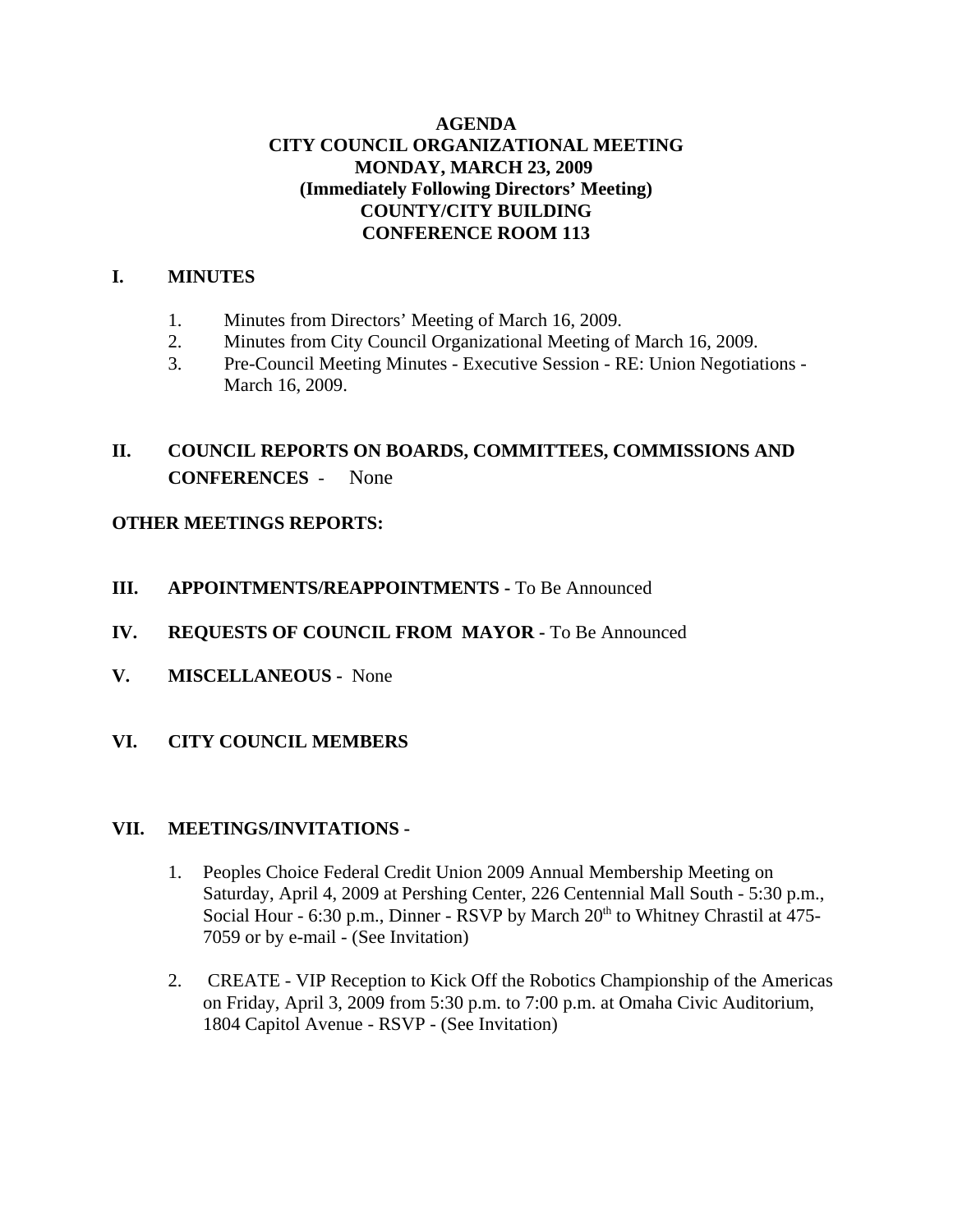- 3. State Senator Appreciation Reception on Tuesday, March 31, 2009 at Deer Springs Winery,  $162<sup>nd</sup>$  & Adams - About 5:00 p.m., a bus will be waiting on the west side of the State Capitol to transport you to and from the event - RSVP by March 25<sup>th</sup> to Diane Gonzolas - (See Invitation)
- 4. Lincoln-Lancaster County Board of Health Annual Meeting & Awards Luncheon on Friday, April 17, 2009 at 11:30 a.m. at the Lincoln Station Great Hall, 201 North  $7<sup>th</sup>$ Street - Cost:  $$20/person$  for the luncheon - RSVP by April  $10<sup>th</sup>$  on enclosed card -(See Invitation)
- 5. The Mormon Tabernacle Choir performs at the Holland Performing Arts Center on Tuesday, June 23, 2009 - 6:00 p.m., VIP Reception; 8:00 p.m., Choir Concert - Tickets complimentary - Send your RSVP reply card in order to reserve your tickets - (See Invitation)

#### **VIII. ADJOURNMENT**

ca032309/tjg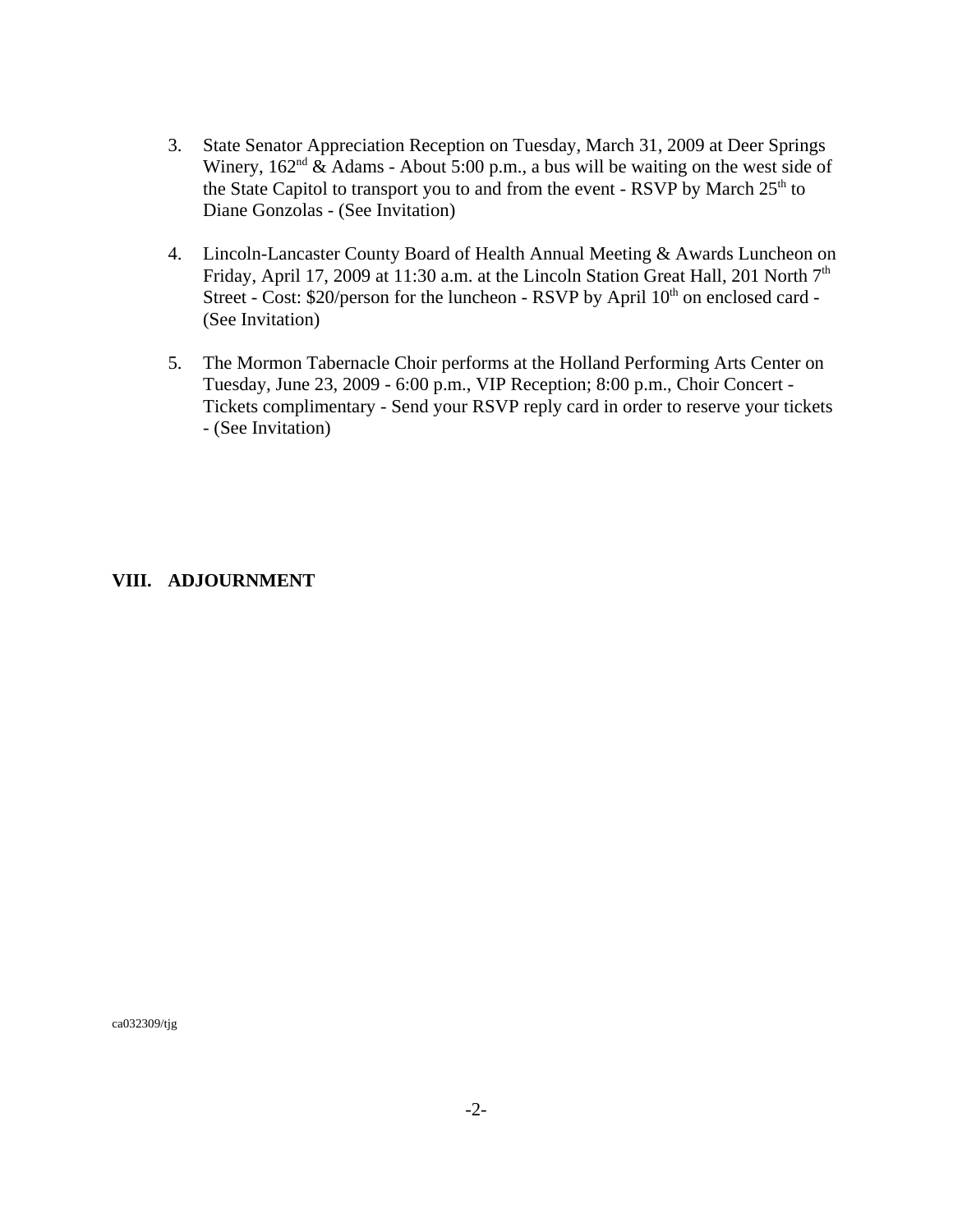#### **MINUTES CITY COUNCIL ORGANIZATIONAL MEETING MONDAY, MARCH 23, 2009**

| <b>Present:</b> | Doug Emery, Vice Chair<br>John Spatz<br>Ken Svoboda<br>Dan Marvin                                      |
|-----------------|--------------------------------------------------------------------------------------------------------|
| Absent:         | Robin Eschliman, Chair<br>Jon Camp<br>Jonathan Cook                                                    |
| Others:         | Denise Pearce, Aide to the Mayor<br>Trish Owen, Aide to the Mayor<br>Chad Blahak, Stimulus Coordinator |

Vice Chair Emery called the meeting to order at 11:37 a.m. and announced the location of the Open Meetings Act.

# **I. MINUTES**

- 1. Minutes from Directors' Meeting of March 16, 2009.
- 2. Minutes from City Council Organizational Meeting of March 16, 2009.
- 3. Pre-Council Meeting Minutes: Executive Session, Union Negotiations, March 16, 2009. The above minutes approved by acclamation.

# **II. COUNCIL REPORTS ON BOARDS, COMMITTEES, COMMISSIONS AND CONFERENCES** - None

# **OTHER MEETINGS REPORTS:**

# **III. APPOINTMENTS/REAPPOINTMENTS -** Pearce reported no new items.

**IV. REQUESTS OF COUNCIL FROM MAYOR -** Owen reported there were no requests. Pearce stated CAFR ready for presentation on April 6<sup>th</sup>. The Audit Board is waiting on the report, then will meet. If Council wants to do together can wait. Emery suggested to combine, and Council will wait for applicable dates.

# **V. MISCELLANEOUS**

Marvin asked for the expectation/timeline of having stimulus projects out to bid? Blahak stated after today's meeting they will be clear on the roads projects internal processes.

Blahak stated they are planning accordingly for the amount of work, and stretching the typical window for having roads projects bid. Usually contractors like to bid by now to plan.

Svoboda encourages this process. By spreading bids out it gives everyone an incremental time to have projects done and be ready for the next series. Blahak added they need all ready to bid by next March. Do have three years to stagger the stimulus related projects with no time constraints on the next package. Svoboda asked if we're required to have projects approved by the Federal government? Blahak replied the funds go through the same federal highway dollars process and take